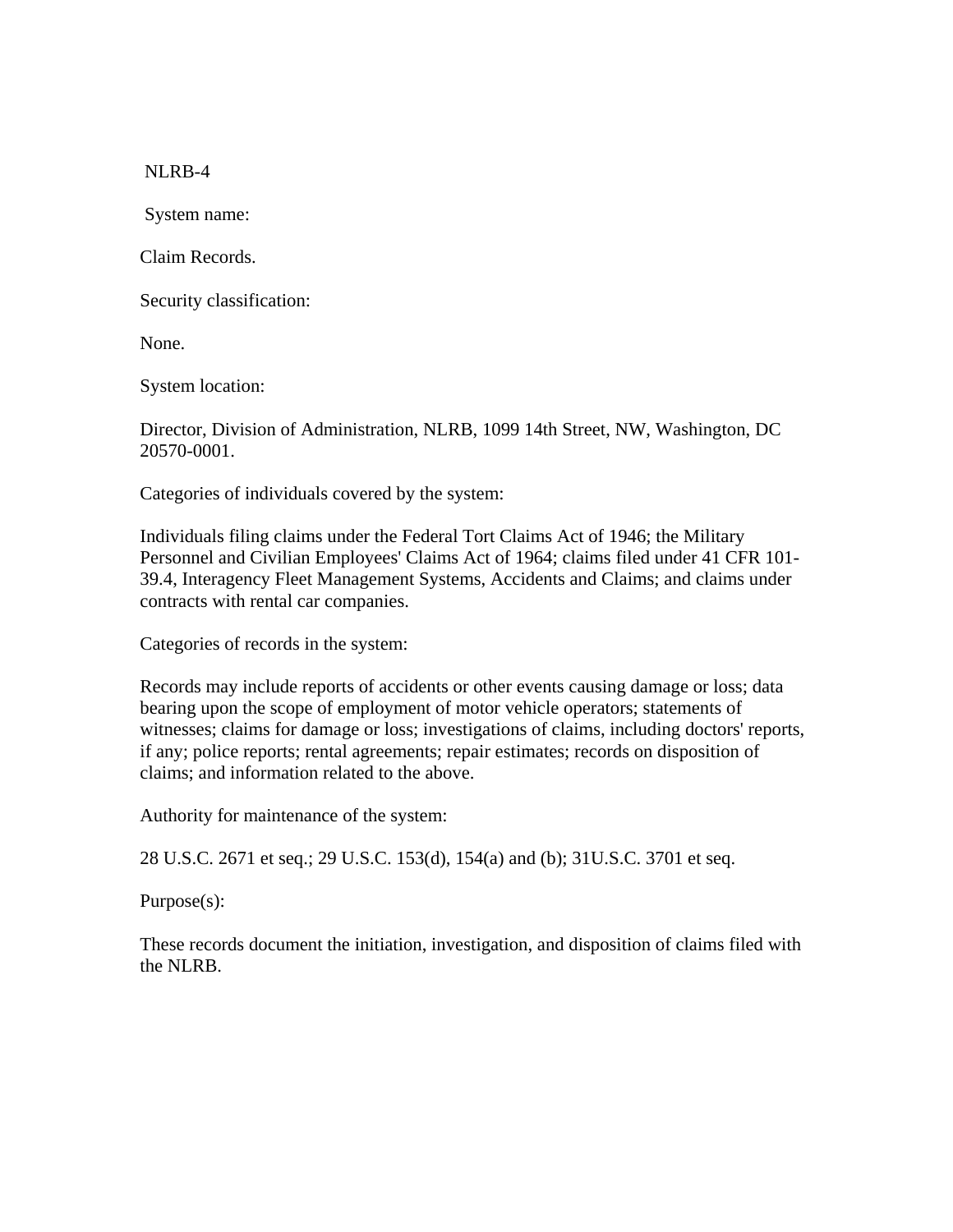Routine uses of records maintained in the system, including categories of users and the purposes of such uses:

The records, or information contained therein may be disclosed to:

1. The Department of Justice for use in litigation when either:

(a) The NLRB or any component thereof; (b) any employee of the NLRB in his or her official capacity; (c) any employee of the NLRB in his or her individual capacity where the Department of Justice has agreed to represent the employee; or (d) the United States Government where the NLRB determines that litigation is likely to affect the NLRB or any of its components, is a party to litigation or has an interest in such litigation, and the use of such records by the Department of Justice is deemed by the NLRB to be relevant and necessary to the litigation, provided that in each case the Agency determines that disclosure of the records to the Department of Justice is a use of the information contained in the records that is compatible with the purpose for which the records were collected.

2. A court, a magistrate, administrative tribunal, or other adjudicatory body in the course of presenting evidence or argument, including disclosure to opposing counsel or witness in the course of civil discovery, litigation, or settlement negotiations, or in connection with criminal law proceedings, when: (a) The NLRB or any component thereof; or (b) any employee of the NLRB in his or her official capacity; (c) any employee of the NLRB in his or her individual capacity, where the NLRB has agreed to represent the employee; or (d) the United States Government, is a party to litigation or has an interest in such litigation, and determines that disclosure is relevant and necessary to the litigation and that the use of such records is therefore deemed by the NLRB to be for a purpose that is compatible with the purpose for which the records were collected.

3. Investigators utilized by the Agency to obtain information relevant to a claim against the Agency.

4. Other agencies, offices, establishments, and authorities, whether Federal, State, or local, authorized or charged with the responsibility to investigate, litigate, prosecute, enforce, or implement a statute, rule, regulation, or order, where the record or information, by itself or in connection with other records or information, indicates a violation or potential violation of law, whether criminal, civil, administrative, or regulatory in nature, and whether arising by general statute, or particular program statute, or by regulation, rule, or order issued pursuant thereto.

5. A Member of Congress or to a Congressional staff member in response to an inquiry of the Congressional office made at the written request of the constituent about whom the record is maintained.

6. Individuals who need the information in connection with the processing of an appeal, grievance, or compliant.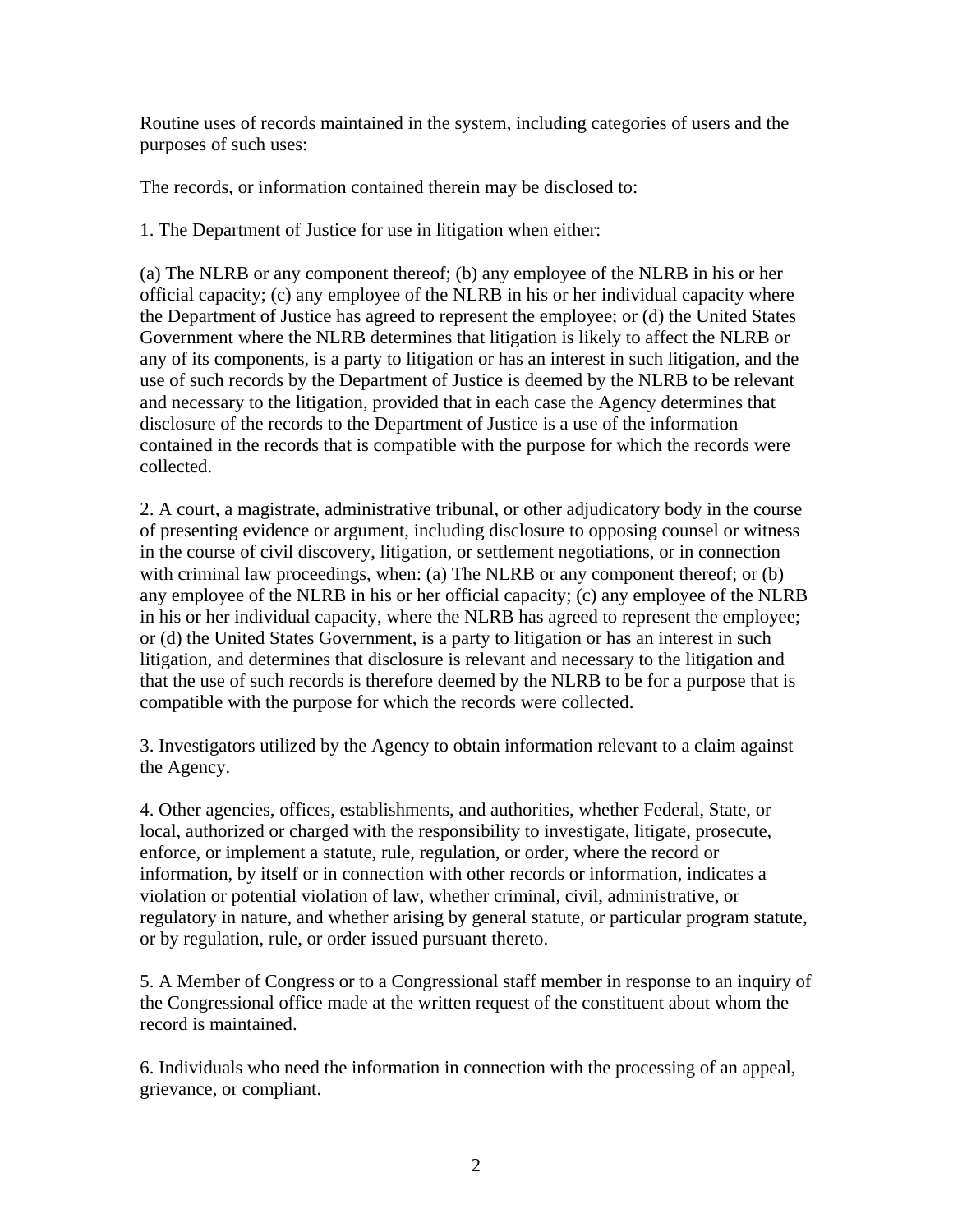7. Officials of labor organizations recognized under 5 U.S.C. Chapter 71, when disclosure is not prohibited by law; and the data is normally maintained by the Agency in the regular course of business and is reasonably available and necessary for full and proper discussion, understanding and negotiation of subjects within the scope of collective bargaining. The forgoing shall have the identical meaning as 5 U.S.C. 7114(b)(4) as interpreted by the FLRA and the courts.

8. An arbitrator to resolve disputes under a negotiated grievance arbitration procedure.

Disclosure to consumer reporting agencies:

None.

Policies and practices for storing, retrieving, accessing, retaining, and disposing of records in the system:

Storage:

Maintained on forms, documents, and other papers.

Retrievability:

Alphabetically by name.

Safeguards:

Maintained in a file cabinet within the office of the Director, Division of Administration. During duty hours files are under the surveillance of personnel charged with the custody of the records, and after duty hours are behind locked doors. Access is limited to personnel who have a need for access to perform their official functions.

Retention and disposal:

Claims reports involving pecuniary liability are destroyed 10 years after the close of the fiscal year in which final action was taken. All other claims reports are destroyed 3 years after the close of the fiscal year in which final action was taken.

System manager(s) and address:

Director, Division of Administration, NLRB, 1099 14th Street, NW, Washington, DC 20570-0001.

Notification procedures:

An individual may inquire as to whether this system contains a record pertaining to him or her by directing a request to the System Manager in accordance with the procedures set forth in 29 CFR 102.117(f).